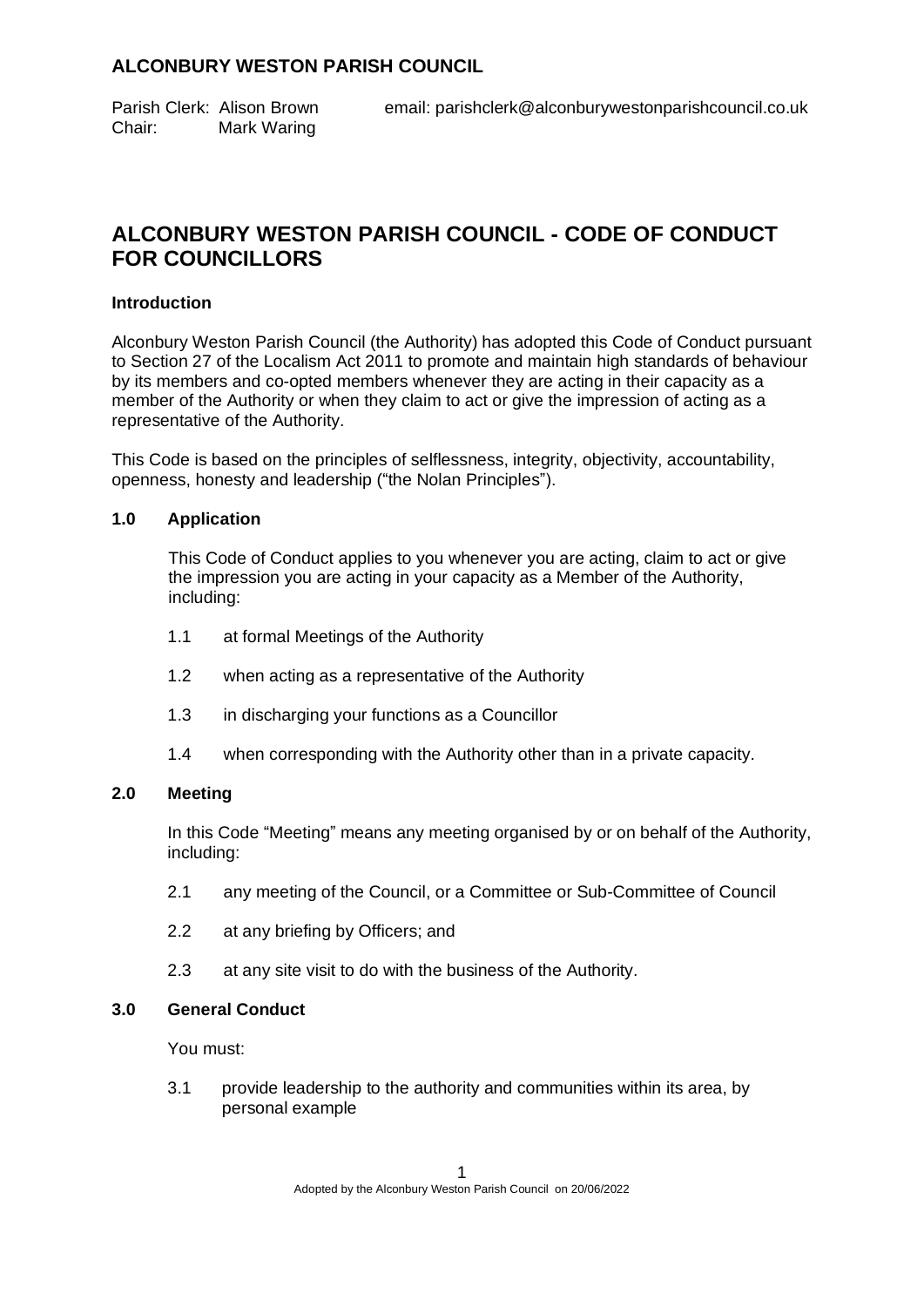Parish Clerk: Alison Brown email: parishclerk@alconburywestonparishcouncil.co.uk Chair: Mark Waring

- 3.2 respect others and not bully or threaten or attempt to bully or threaten any person.
- 3.3 respect the confidentiality of information which you receive as a Member by:
	- 3.3.1 not disclosing confidential information to third parties unless required by law to do so or where there is a clear and over-riding public interest in doing so; and
	- 3.3.2 not obstructing third parties' legal rights of access to information
- 3.4 not conduct yourself in a manner which is likely to bring the Authority into disrepute.
- 3.5 use your position as a Member in the public interest and not for personal advantage.
- 3.6 comply with the Authority's reasonable rules on the use of public resources for private and political purposes.
- 3.7 exercise your own independent judgement, taking decisions for good and substantial reasons by:
	- 3.7.1 attaching appropriate weight to all relevant considerations including, where appropriate, public opinion and the views of political groups;
	- 3.7.2 paying due regard to the advice of Officers, and in particular to the advice of the statutory officers; and
	- 3.7.3 stating the reasons for your decisions where those reasons are not otherwise apparent.
- 3.8 do nothing that causes the Authority to act unlawfully.

## **4.0 Registration of Interests**

- 4.1 Within 28 days of this Code being adopted by the Council, or your election (if later),you must register with the Monitoring Officer any interests listed in Appendices A and B.
- 4.2 You must ensure that your register of interests is kept up to date and notify the Monitoring Officer in writing within 28 days of becoming aware of any change in respect of any interests listed in Appendices A and B.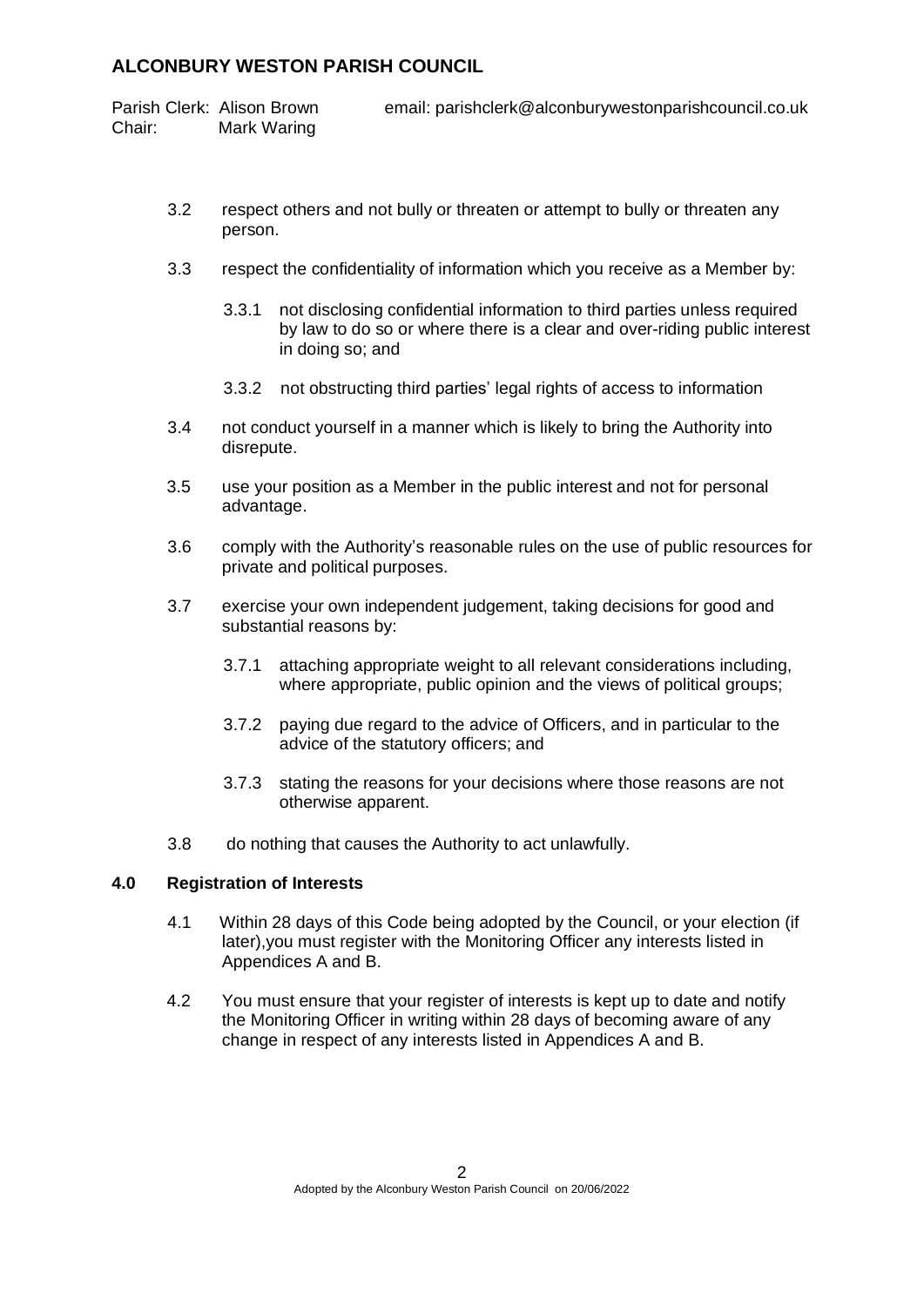Parish Clerk: Alison Brown email: parishclerk@alconburywestonparishcouncil.co.uk Chair: Mark Waring

### **5.0 Disclosable Pecuniary Interests**

- 5.1 You have a disclosable pecuniary interest if it is of a description specified in regulations made by the Secretary of State (attached at Appendix A) and either:
	- (a) it is an interest of yours, or
	- (b) it is an interest of:
		- (i) your spouse or civil partner; or
		- (ii) a person with whom you are living as husband and wife; or
		- (iii) person with whom you are living as if you were civil partners;

and you are aware that other person has the interest.

- 5.2 You must:
	- 5.2.1 comply with the statutory and the Authority's requirements to disclose and withdraw from participating in respect of any matter in which you have a disclosable pecuniary interest.
	- 5.2.2 make a verbal declaration of the existence and nature of any disclosable pecuniary interest at any meeting at which you are present at which an item of business which affects or relates to the subject matter of that interest is under consideration, at or before the consideration of the item of business oras soon as the interest becomes apparent.
	- 5.2.3 Where you have a disclosable pecuniary interest, whether the interest is registered or not, you must **not** (unless you have obtained a dispensation from the Authority's Monitoring Officer)
		- (i) participate, or participate further, in any discussion of the matter at the meeting; or
		- (ii) remain in the meeting room whilst the matter is being debated or participate in any vote taken on the matter at the meeting.

### **6.0 Non Statutory Disclosable Interests**

6.1 In addition to the requirements of Paragraph 5, if you attend a meeting at which any item of business is to be considered and you are aware that you have a "non- statutory disclosable interest" in that item, you must make verbal declaration of the existence and nature of that interest at or before the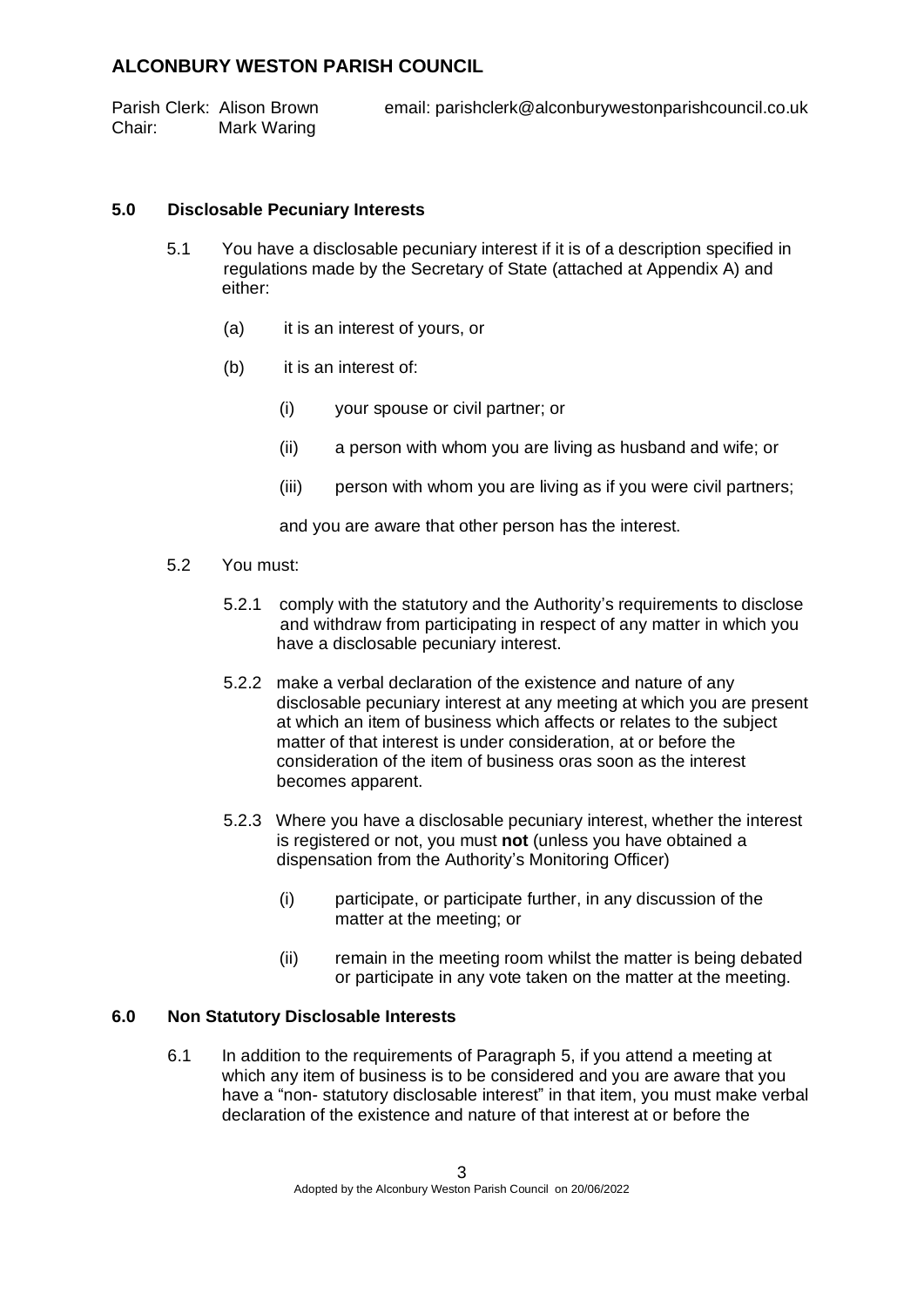Chair: Mark Waring

Parish Clerk: Alison Brown email: parishclerk@alconburywestonparishcouncil.co.uk

consideration of the item of business or as soon as the interest becomes apparent.

- 6.2 You have a "non-statutory disclosable interest" in an item of business of your authority where –
	- 6.2.1 a decision in relation to that business might reasonably be regarded affecting the well-being or financial standing of you or a member of your family or a person with whom you have a close association to a greater extent than it would affect the majority of the Council Tax payers, ratepayers or inhabitants of the ward or electoral area for which you have been elected or otherwise of the Authority's administrative area, or
	- 6.2.2 it relates to or is likely to affect any of the interests listed in the Table in Appendix A to this Code, but in respect of a member of your family (otherthan a "relevant person") or a person with whom you have a close association; or
	- 6.2.3 it relates to or is likely to affect any of the interests listed in Appendix B to this Code and that interest is not a disclosable pecuniary interest.

#### **7. 0 Gifts and Hospitality**

- 7.1 You must, within 28 days of receipt, notify the Monitoring Officer in writing off any gift, benefit or hospitality with a value in excess of £50 which you have accepted as a Member from any person or body other than the authority.
- 7.2 The Monitoring Officer will place your notification on a public register of gifts and hospitality.
- **NOTE:** Members must also comply with any relevant Codes and Protocols contained in the Authority's Constitution.

This Code of Conduct policy was approved at the Alconbury Weston Parish Council meeting of 20 June 2022 and adopted with immediate effect.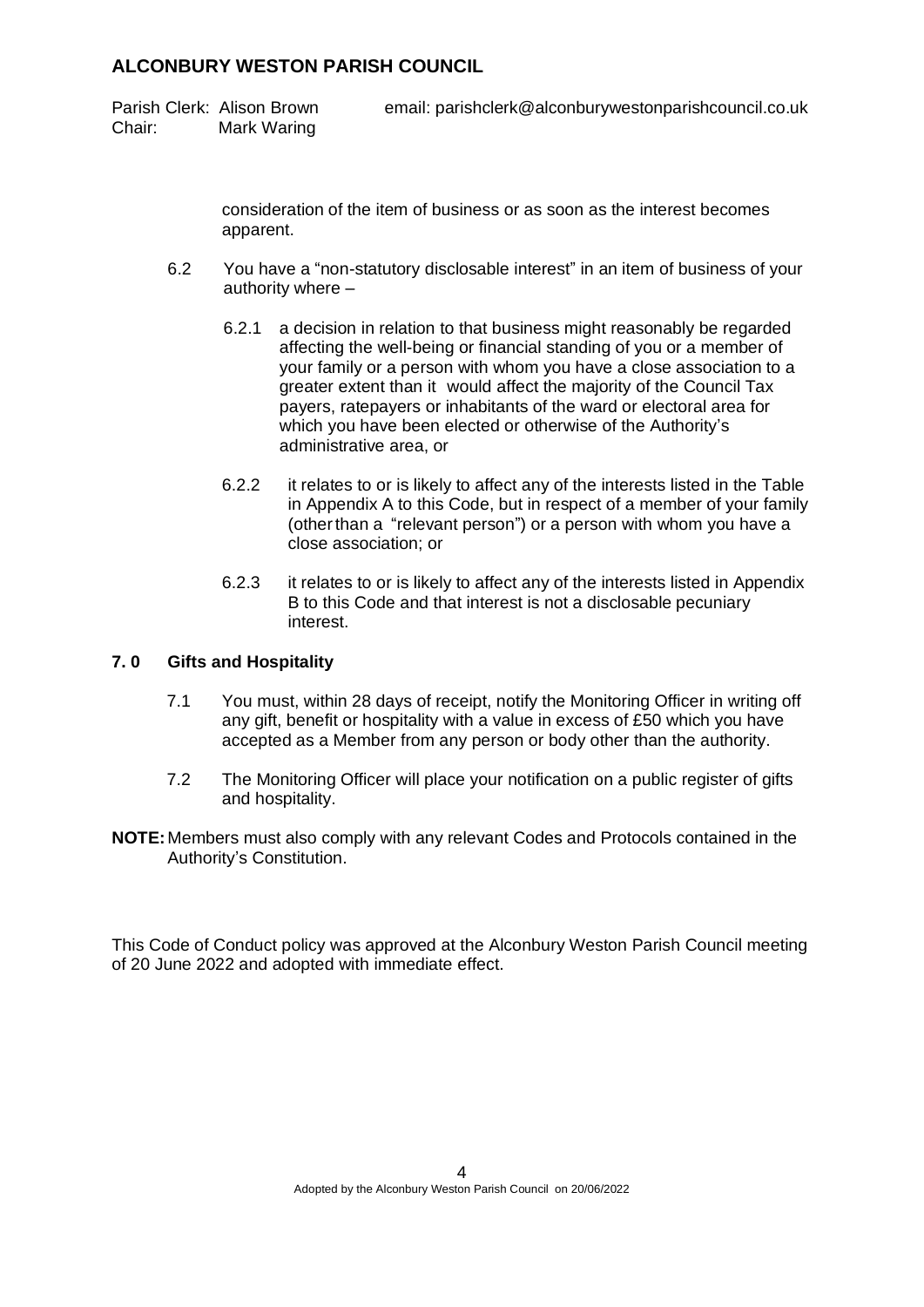Parish Clerk: Alison Brown email: parishclerk@alconburywestonparishcouncil.co.uk Chair: Mark Waring

## **APPENDIX A**

#### **Disclosable Pecuniary Interests**

The duties to register, disclose and not to participate in respect of any matter in which a member has a Disclosable Pecuniary Interest are set out in Chapter 7 of the Localism Act 2011.

Disclosable pecuniary interests are defined in the Relevant Authorities (Disclosable Pecuniary Interests) Regulations 2012 as follows –

| <i>Interest</i>                                         | <b>Prescribed description</b>                                                                                                                                                                                                                                                                                                                                                                                                             |  |
|---------------------------------------------------------|-------------------------------------------------------------------------------------------------------------------------------------------------------------------------------------------------------------------------------------------------------------------------------------------------------------------------------------------------------------------------------------------------------------------------------------------|--|
| Employment, office,<br>trade, profession or<br>vocation | Any employment, office, trade, profession or vocation carried on for profit<br>or gain.                                                                                                                                                                                                                                                                                                                                                   |  |
| Sponsorship                                             | Any payment or provision of any other financial benefit (other than from<br>the relevant authority) made or provided within the relevant period in<br>respect of any expenses incurred by M in carrying out duties as a<br>member, or towards the election expenses of M<br>This includes any payment or financial benefit from a trade union within<br>the meaning of the Trade Union and Labour Relations (Consolidation) Act<br>1992). |  |
| Contracts                                               | Any contract which is made between the relevant person (or a body in<br>which the relevant person has a beneficial interest) and the relevant<br>authority-<br>(a) under which goods or services are to be provided<br>or works are to be executed; and<br>(b) which has not been fully discharged.                                                                                                                                       |  |
| Land                                                    | Any beneficial interest in land which is within the area of the relevant<br>authority.                                                                                                                                                                                                                                                                                                                                                    |  |
| Licences                                                | Any licence (alone or jointly with others) to occupy land in the area of the<br>relevant authority for a month or longer.                                                                                                                                                                                                                                                                                                                 |  |
| Corporate tenancies                                     | Any tenancy where (to M's knowledge)-<br>(a) the landlord is the relevant authority; and<br>(b) the tenant is a body in which the relevant person has a beneficial<br>interest.                                                                                                                                                                                                                                                           |  |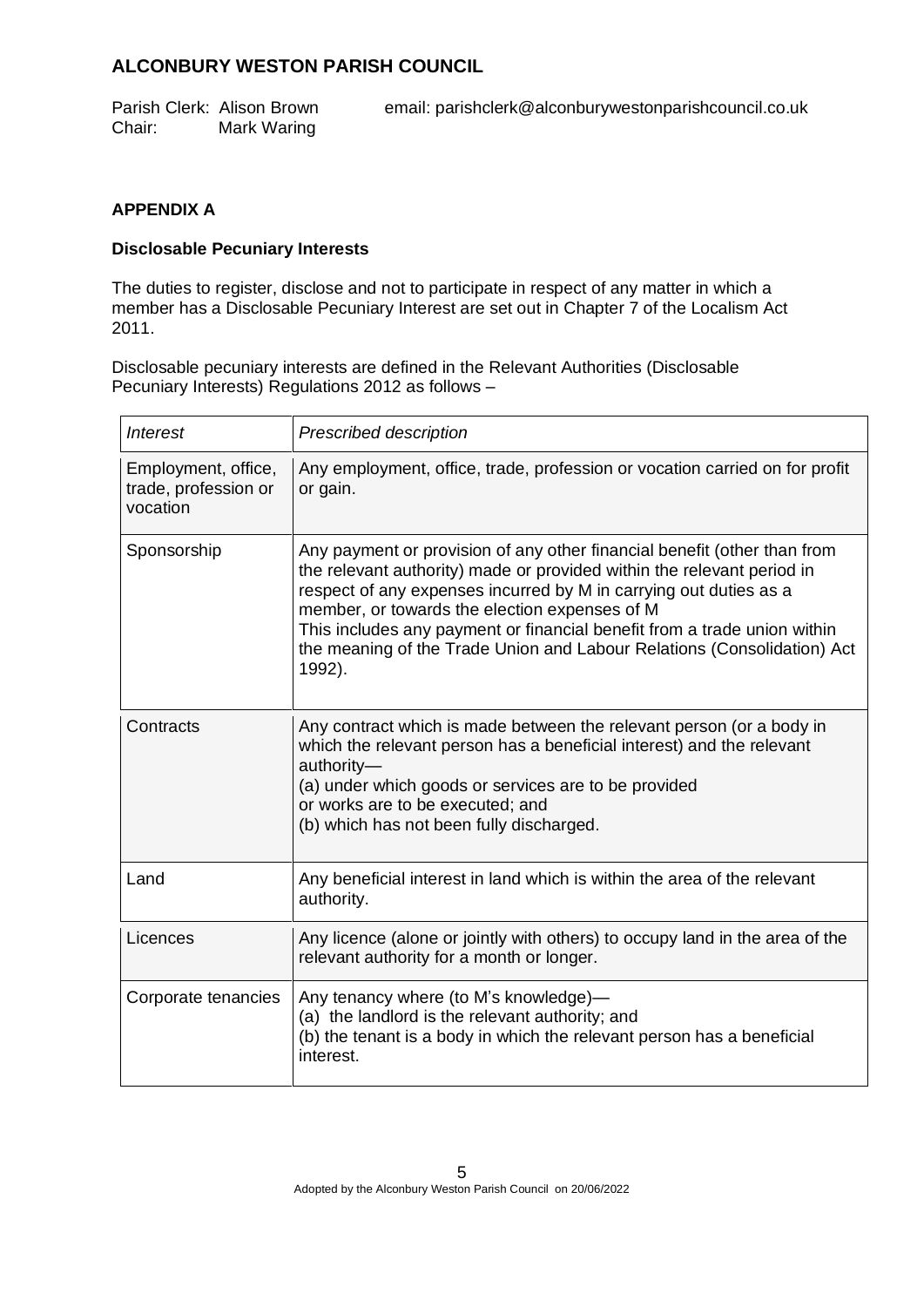|        | Parish Clerk: Alison Brown | email: parishclerk@alconburywestonparishcouncil.co.uk |
|--------|----------------------------|-------------------------------------------------------|
| Chair: | Mark Waring                |                                                       |

| Securities | Any beneficial interest in securities of a body where—<br>(a) that body (to M's knowledge) has a place of business or land in the<br>area of the relevant<br>authority; and<br>$(b)$ either-          |
|------------|-------------------------------------------------------------------------------------------------------------------------------------------------------------------------------------------------------|
|            | the total nominal value of the securities exceeds £25,000 or one<br>(i)<br>hundredth of the total issued share capital of that body; or                                                               |
|            | (ii) if the share capital of that body is of more than 4                                                                                                                                              |
|            | one class, the total nominal value of the shares of any one class in which<br>the relevant person has a beneficial interest exceeds one hundredth of the<br>total issued share capital of that class. |
|            |                                                                                                                                                                                                       |

For this purpose –

**"the Act"** means the Localism Act 2011;

**"body in which the relevant person has a beneficial interest"** means a firm in which the relevant person is a partner or a body corporate of which the relevant person is a director, or in the securities of which the relevant person has a beneficial interest;

**"director"** includes a member of the committee of management of an industrial and provident society;

**"land"** excludes an easement, servitude, interest or right in or over land which does not carry with it a right for the relevant person (alone or jointly with another) to occupy the land or to receive income;

**"M"** means a member of a relevant authority;

**"member"** includes a co-opted member;

**"relevant authority"** means the authority of which M is a member;

**"relevant period"** means the period of 12 months ending with the day on which M gives a notification for the purposes of section 30(1) or 31(7), as the case may be, of the Act;

**"relevant person"** means M or any other person referred to in section 30(3)(b) of the Act;